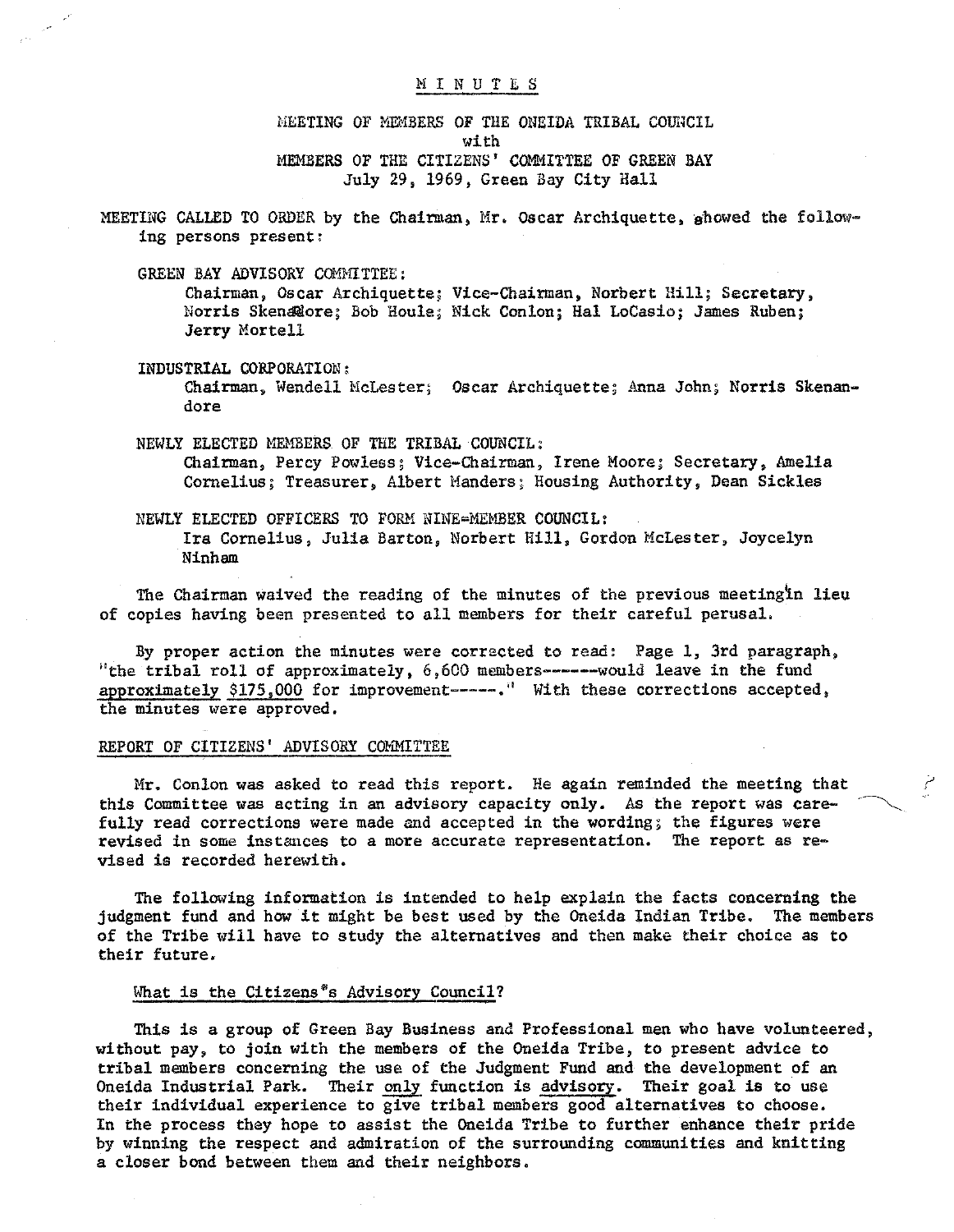# What is the Judgment Fund?

The Judgment Award Funds for the Oneida Tribe are a result of the awarding of a claim for land which was taken away from them. The exact amount will be determined when the other two tribes participating have completed taking their roll. The funds are presently on deposit in Oklahoma at a 6% rate. The statement attached is an estimate by the Bureau of Indian Affairs of the funds which will be made available to the Oneida Tribe. The Advisory Council is using these figures to prepare their recommendations. (See supplement pages  $4 \& 5.$ )

### What is an Industrial Park?

An Industrial Park is land set aside to bring new industry and business to a community. Communities start industrial parks because they need new employment.

SUGGESTION by Mr. Ruben, that Messrs. Conlon and Houle continue to accept responsibility for the accuracy of the figures used in the final draft. This they agreed to do and the corrected figures are shown on supplement page 4.

### How did the Oneida Tribe get an Industrial Park?

Approximately 31 acres of land located on West Mason Street is the middle of the Packerland (Green Bay) Industrial Park was purchased by the Oneida Tribe. A loan of \$60,000 *was* granted by the Bureau of Indian Affairs for this purpose. In addition, a grant of \$304,000 and *a* loan of \$48,000 was given to improve the property by the Economic Development Association. The clearing process and installation of sewer, water and roads should be completed by November, 1969.

### Who Owns the Oneida Industrial Park?

The Oneida Industrial Park is owned by the Oneida Tribe of Indians of Wisconsin. The land is held in trust by the United States Government for the Oneida Tribe of Indians of Wisconsin.

### How Does the Oneida Industrial Park Differ From the Other Industrial Parks in The Area?

The main difference is that the property is NOT subject to real estate property Taxes. (This is pending a legal opinion on this point.)

### What Can an Industrial Park do For the Oneida Tribe?

If the Industrial Park can attract new companies to their Park and construct buildings for these companies to rent, the following are some of the benefits which would come to the Tribe:

- a, New job opportunities and training programs would be provided.
- b. Income would be created from rent (charged to the companies) for Tribal projects such as scholarships, public works, etc.
- c. The buildings would become a permanent investment for the Tribe.
- d. The Industrial Park would be *a* permanent example of Oneida Tribal accomplishment and create more pride and unity among tribal members and neighboring communities,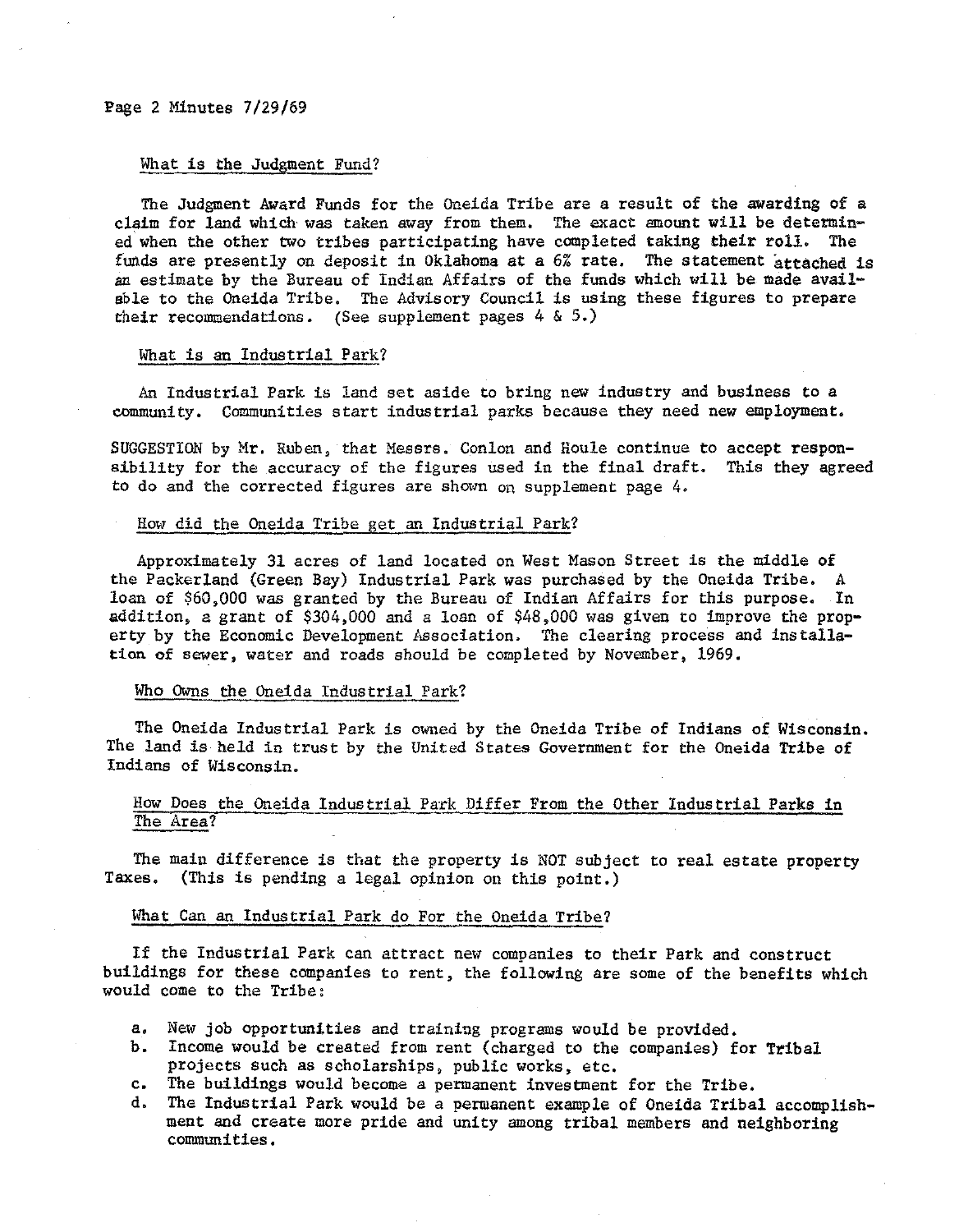#### How do the Oneidas Get This Park Started?

It takes money to build buildings. Even if money is borrowed for these buildings, a down payment of 10% or 20% of the cost of the building is required before money can be borrowed.

### Where Can the Oneida Tribe Get Money for These Buildings?

All or a part of the Judgment Fund could be used for this purpose. The more money available for this project, the more income the Tribe will receive each year. If the tribal members choose not to contribute part of their judgment fund, hopefully, other methods might be found.

This will be difficult and will delay the project. Unless this is a project involving all tribal members, it will be more difficult to get a decision making the property NOT subject to real estate taxes.

### What Are the Advisory Comittee's Recommendations?

These recommendations are set forth in a separate report by this Committee. (See supplement pages 4 & 5.)

### SUGGESTIONS AND COMMENTS:

The BIA should be contacted to get the specific figures of the items involved on page 2 of the original report.

Bronson LaFollette gave an opinion that the land would be tax free. The question of whether or not this would also include the buildings should be clarified, and Mr. Houle offered to do this.

Mr. Houle will also find out whether or not the buildings can be used as collateral in raising money for further construction.

### MOTION:

By Mr. Archiquette, seconded by Mr. Conlon--carried; that the recommendations of the Advisory Committee, when corrected, as suggested and discussed in this meeting, be submitted to the Chairman of the Oneida Tribal Council for their action.

Mr. Ruben suggested that besides an acknowledgement, since the Advisory Committee has worked so diligently to prepare the report, that they meet with the members of the Executive Committee of the Tribal Council so that final recommendations can be explained in detail and receive the fullest consideration of that governing body.

Mr. Purcell suggested that after the figures have been thoroughly checked for accuracy that they be discussed with the members before submission in their final form to the Tribal Council.

Mr. Houle emphasized that accurate publicity should be given on the context of this meeting and that he would confer with the local press in this regard.

MEETING ADJOURNED:  $9:40 p.m.,$  subject to recall by the Chairman.

Submitted by, Norris Skenandore Assisted by, Marjorie Leonard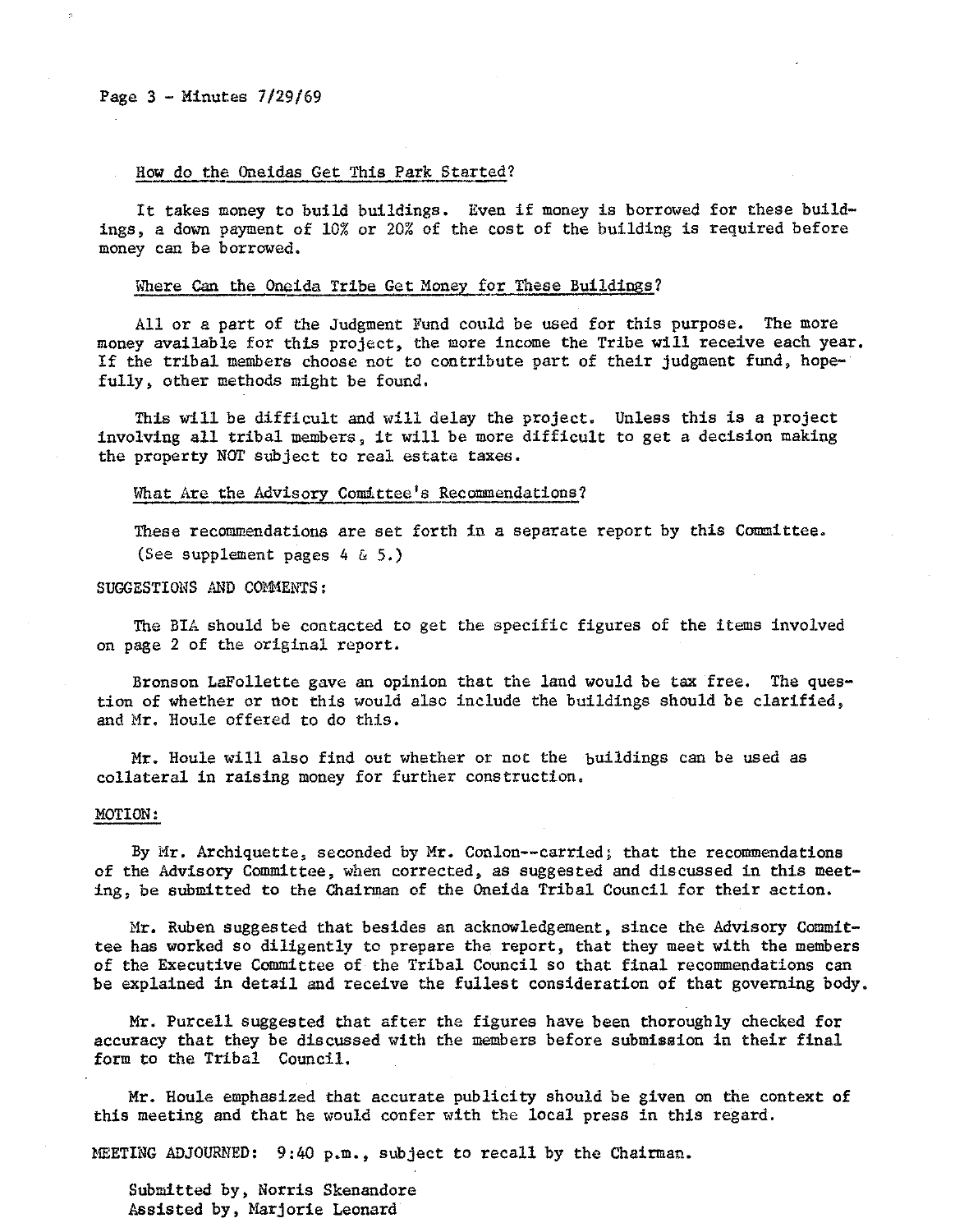Page 4 - Supplement to Minutes of  $7/29/69$ 

 $\frac{1}{2}$ 

### ONEIDA TRIBE OF INDIANS OF WISCONSIN

## JUDGMENT AWARD FUND

(These figures were given to us in a letter dated July 31, 1969, from the United States Department of Interior, Bureau of Indian Affairs, Great Lakes Agency to Mr. Oscar Archiquette.)

|    | Description                                                                                        | Amount              |           |
|----|----------------------------------------------------------------------------------------------------|---------------------|-----------|
|    | 1. Oneida Share of Award, estimated at approximately<br>Estimated interest accruals as of 12/31/69 | \$900,000<br>74,250 |           |
|    | Total ------------ $$974,250$                                                                      |                     |           |
| 2. | Obligations which must be paid from Judgment Fund Award:                                           |                     |           |
|    | BIA Revolving Credit Loan<br>\$60,000<br>EDA Loan on Industrial Park<br>48,000                     |                     |           |
|    | Total Firm Obligations ----------------------- \$108,000                                           |                     |           |
|    | Estimated accrued interest due on<br>above loans --------------------- 10,620                      |                     |           |
|    | Estimated shortage on construct-<br>ion costs for industrial park - 20,000                         |                     |           |
|    | 30,620                                                                                             |                     |           |
|    | Total Obligation to Date ------------------                                                        | 138,630             |           |
|    | Balance of Award Funds                                                                             |                     | \$835,630 |
| 3. | Reservation Programs:                                                                              |                     |           |
|    | 15% of \$900,000<br>\$135,000<br>Less Estimated Total Obligations 138,620                          |                     |           |
| 4. | Commitments from "Interest Earned,"<br>on Judgment Funds, by Tribe:                                |                     |           |
|    | Oneida, Chicago Corners School<br>\$26,400<br>" Nations Memorial Building<br>30,000                |                     |           |
|    |                                                                                                    |                     | 56,400    |
|    | ESTIMATED AMOUNT FOR COMPUTING EARNED INTEREST ---------------------- \$779,230                    |                     |           |